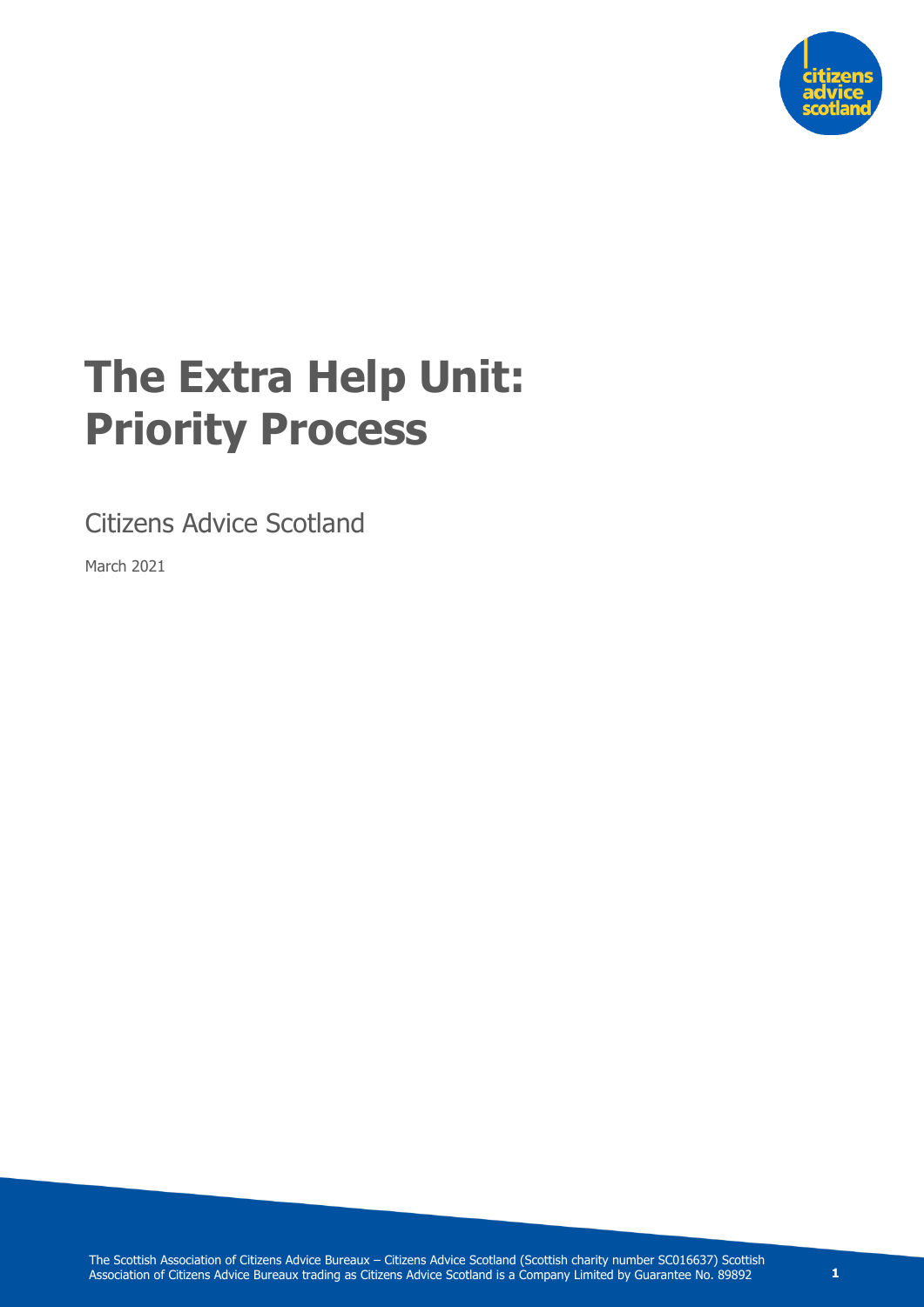

#### **Overview**

The Extra Help Unit (EHU) provides support to vulnerable domestic consumers and microbusinesses across Great Britain with their energy complaints. As defined in the CEAR Act 2007, the EHU has statutory duties to deal with cases where the consumer's energy supply has been disconnected or is at risk of imminent disconnection. The Unit also has statutory powers to support vulnerable consumers. A person may be deemed to be vulnerable due to their personal circumstances, the complexity or urgency of their complaint. The EHU is a referral only service with agreed referral partners including Citizens Advice Consumer Service, Ofgem and Ombudsman Services: Energy.

The new priority process has been designed to streamline and assist the EHU in dealing with priority cases seen regularly such as self-disconnection, prepayment and RPU cases but we understand the need for flexibility in more complex cases. This will be our process for both domestic and micro business priority complaints.

#### **Process**

- The EHU will log the priority complaint in our database on receiving a mid-call transfer from Citizens Advice Consumer Service or by any other referral partners due to a consumer being off supply or at imminent threat of disconnection
- The EHU Caseworker in our Priority Team will take all the details from the consumer including their vulnerability and reasons for being off supply and telephone the energy supplier straight away.
- The EHU expects the energy supplier to take the details of the priority from the EHU Caseworker and deal with it immediately. The EHU expect the energy supplier to call us back as soon as possible to update us but at least within two hours of logging the priority to provide an update. If for some reason the supplier is unable to contact the consumer after making reasonable attempt to contact them, please let the EHU know as soon as possible.
- The EHU must have an update to all priorities logged with a supplier by 4:30 on each day unless it logged after this time.
- If a priority is logged after 4:30 the EHU expect confirmation the supplier has picked the priority up and contacting the consumer to resolve imminently. On these priorities the EHU expect an update later that evening or early the next day. The update can be provided by email to [EHUPriority@ehu.org.uk](mailto:EHUPriority@ehu.org.uk)
- The EHU will then email the supplier a priority form from [EHUPriority@ehu.org.uk](mailto:EHUPriority@ehu.org.uk) and expect a response to this email address within **two** working days. The supplier should complete all the points and confirm the action taken to restore the energy supply or prevent imminent disconnection – there may be occasions that the form confirms additional actions in the future to resolve the overall issue/complaint
- If the response received is satisfactory, the EHU will aim to review the response and close our priority complaint within a maximum 10 working days from the date the response is received.